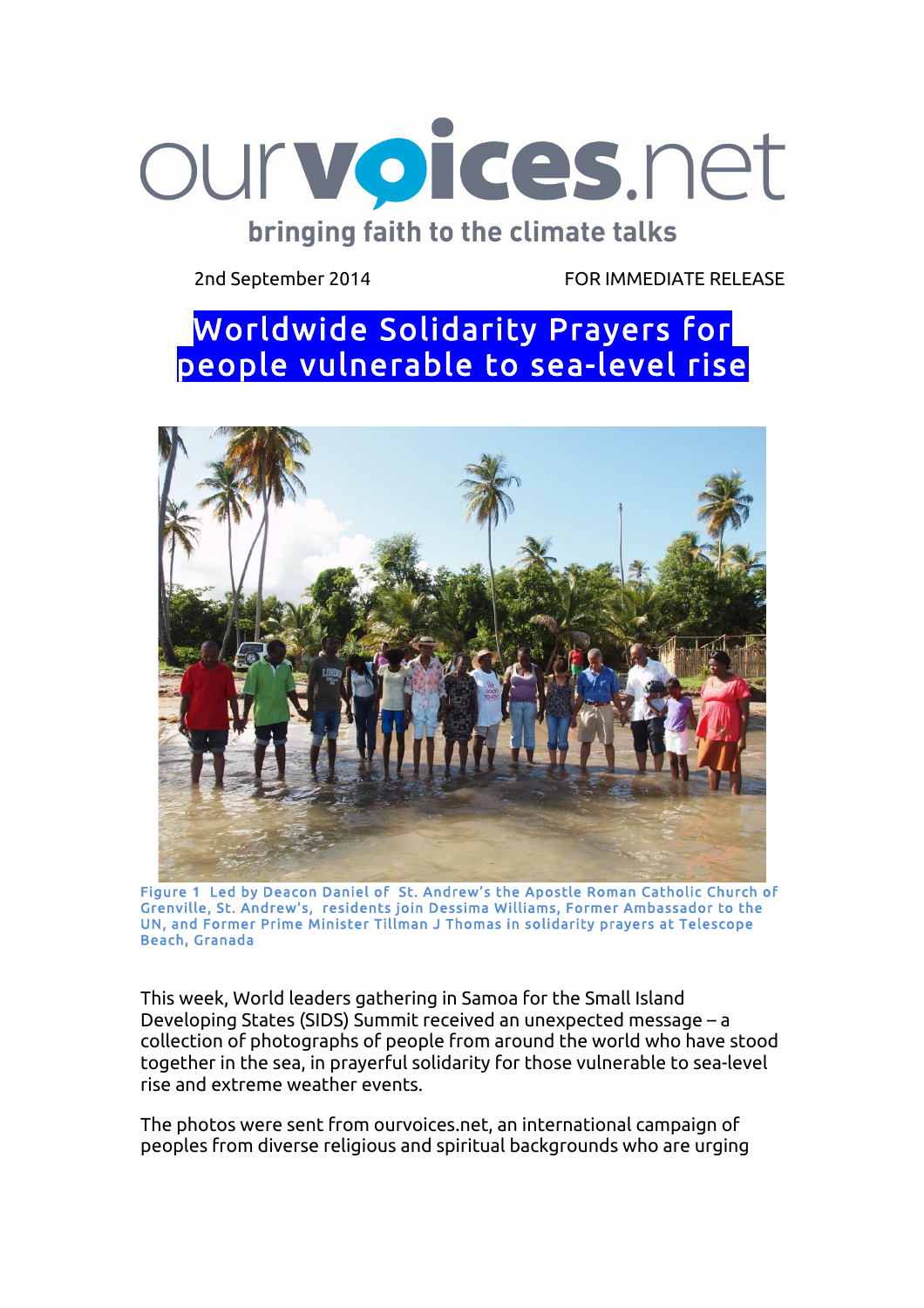world leaders to agree to a strong climate treaty by the time of the UN climate talks in Paris in December 2015.

The poignance of this act was made more acute with the recent news of Choiseul in the Pacific Soloman Islands being the first town having to evacuate because of its vulnerability to extreme weather events and rising sea levels.

Commenting on this global community action Dessima Williams, Former Ambassador to the UN said:

"We are sharing these photos with leaders coming to the Summit here in Samoa to remind them that people around the world care deeply about those impacted by climate change. We invite others to offer Solidarity SeaPrayers. Send your pictures to info@ourvoices.net for sharing with our leaders".

"We who live here in Samoa and other small island states are calling out for world leaders to protect our families and communities by stopping manmade climate change", said Nana Firman, a Muslim leader affiliated with the Islamic Foundation for Ecology and Environmental Sciences, "please encourage ten of your friends to sign ourvoices.net to help show that millions of us from different spiritual and religious backgrounds share deep concern about climate change and want a strong climate treaty".



## Figure 2 Sister Pat Daly reflecting on all the lives vulnerable to sea-level rise, Findhorn Community Beach, Scotland

Sister Pat Daly from the US, added: "We want our leaders to know they are in our prayers too, for them to have the courage and generosity to make provision for those communities worst affected, and to take measures to stop manmade carbon emissions which can only result in many, many more people losing their homes and livelihoods".

Ends./..

Notes to Editors:

1. ourvoices.net is a call to people of faith and moral belief, across the world, to register their concern about climate change. Everyone is invited to sign up, pray and meditate for politicians to act boldly to reach a meaningful global climate agreement in Paris in December 2015.

ourvoices.net is a response to the UN climate leader Christiana Figueres's request for a much stronger message from the faiths of the world, regarding the moral imperative for a deal. In her view, without this